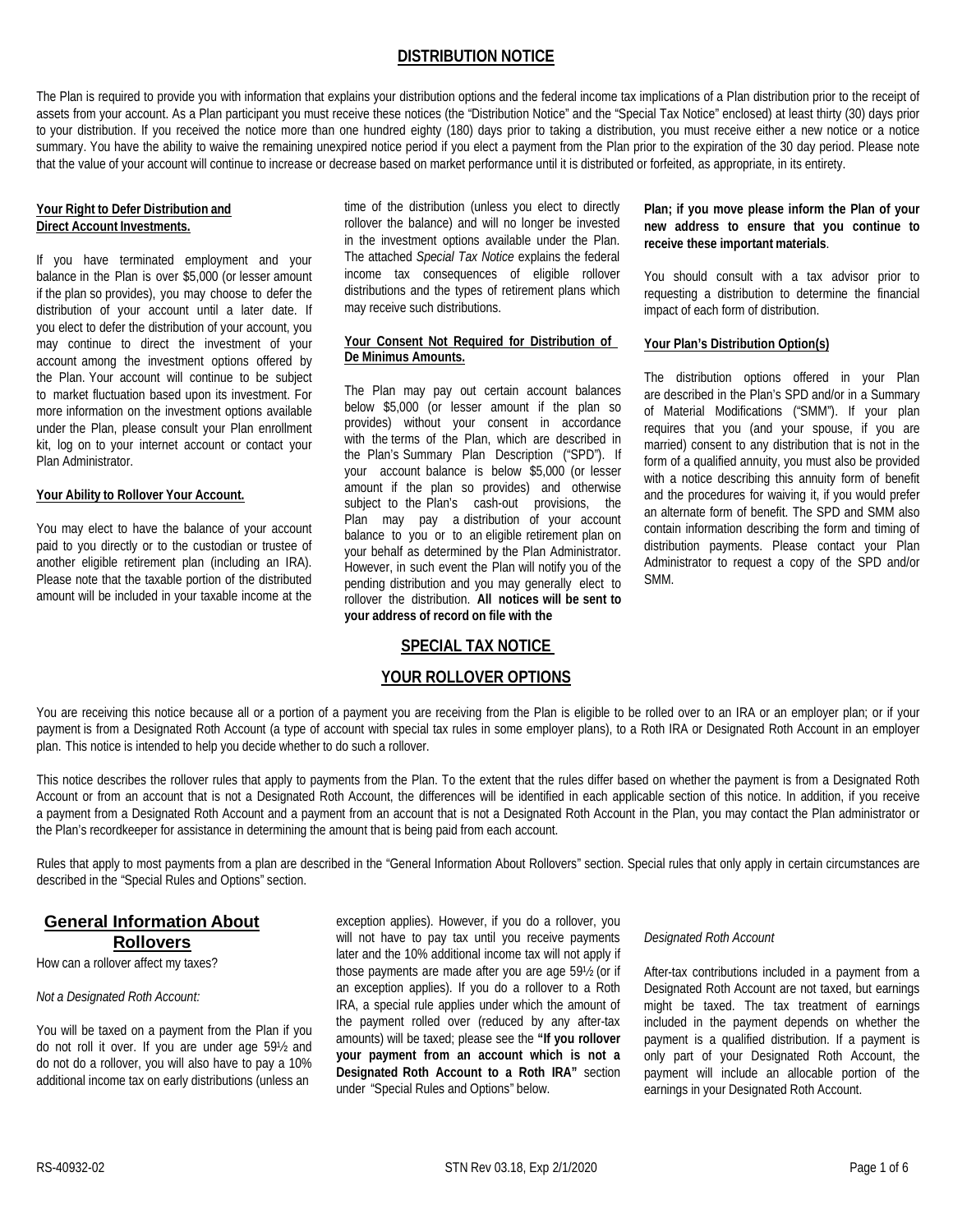If the payment from the Plan is not a qualified distribution and you do not do a rollover to a Roth IRA or a Designated Roth Account in an employer plan, you will be taxed on the earnings in the payment. If you are under age 59½, a 10% additional income tax on early distributions will also apply to the earnings (unless an exception applies). However, if you do a rollover, you will not have to pay taxes currently on the earnings and you will not have to pay taxes later on payments that are qualified distributions.

If the payment from the Plan is a qualified distribution, you will not be taxed on any part of the payment even if you do not do a rollover. If you do a rollover, you will not be taxed on the amount you roll over and any earnings on the amount you roll over will not be taxed if paid later in a qualified distribution.

A qualified distribution from a Designated Roth Account in the Plan is a payment made after you are age 59½ (or after your death or disability) and after you have had a Designated Roth Account in the Plan for at least 5 years. In applying the 5-year rule, you count from January 1 of the year your first contribution was made to the Designated Roth Account. However, if you did a direct rollover to a Designated Roth Account in the Plan from a Designated Roth Account in another employer plan, your participation will count from January 1 of the year your first contribution was made to the Designated Roth Account in the Plan or, if earlier, to the Designated Roth Account in the other employer plan.

Please note that if you have after-tax or Roth money in your plan and that money was formerly held by another service provider who did not supply your current service provider with comprehensive account information at the time the funds were transferred to your current service provider, tax reporting of the distribution may be affected.

#### **Where may I roll over the payment?**

#### *Not a Designated Roth Account:*

You may roll over the payment to either an IRA (an individual retirement account or individual retirement annuity) or an employer plan (a tax-qualified plan, section 403(b) plan, or governmental section 457(b) plan) that will accept the rollover. The rules of the IRA or employer plan that holds the rollover will determine your investment options, fees, and rights to payment from the IRA or employer plan (for example, no spousal consent rules apply to IRAs and IRAs may not provide loans). Further, the amount rolled over will become subject to the tax rules that apply to the IRA or employer plan.

#### *Designated Roth Account:*

You may roll over the payment to either a Roth IRA (a Roth individual retirement account or Roth individual retirement annuity) or a Designated Roth Account in an employer plan (a tax-qualified plan or section 403 (b) plan) that will accept the rollover.

The rules of the Roth IRA or employer plan that holds the rollover will determine your investment options, fees, and rights to payment from the Roth IRA or employer plan (for example, no spousal consent rules apply to Roth IRAs and Roth IRAs may not provide loans). Further, the amount rolled over will become subject to the tax rules that apply to the Roth IRA or the Designated Roth Account in the employer plan. In general, these tax rules are similar to those described elsewhere in this notice, but differences include:

- If you do a rollover to a Roth IRA, all of your Roth IRAs will be considered for purposes of determining whether you have satisfied the 5 year rule (counting from January 1 of the year for which your first contribution was made to any of your Roth IRAs).
- If you do a rollover to a Roth IRA, you will not be required to take a distribution from the Roth IRA during your lifetime and you must keep track of the aggregate amount of the after-tax contributions in all of your Roth IRAs (in order to determine your taxable income for later Roth IRA payments that are not qualified distributions).
- Eligible rollover distributions from a Roth IRA can only be rolled over to another Roth IRA.

## **How do I do a rollover?**

There are two ways to do a rollover. You can do either a direct rollover or a 60-day rollover.

If you do a direct rollover, the Plan will make the payment directly to your IRA or an employer plan, or if your payment is from a Designated Roth Account, to your Roth IRA or Designated Roth Account in an employer plan. You should contact the IRA or Roth IRA custodian or the administrator of the employer plan for information on how to do a direct rollover.

If you do not do a direct rollover, you may still do a rollover by making a deposit within 60 days in accordance with the following rules:

# *Not a Designated Roth Account:*

You may make a deposit into an IRA or eligible employer plan that will accept it. You will have 60 days after you receive the payment to make the deposit. If you do not do a direct rollover, the Plan is required to withhold 20% of the payment for federal income taxes (up to the amount of cash and property received other than employer stock). This means that, in order to roll over the entire payment in a 60-day rollover, you must use other funds to make up for the 20% withheld. If you do not roll over the entire amount of the payment, the portion not rolled over will be taxed and will be subject to the 10% additional income tax on early distributions if you are under age 59½ (unless an exception applies).

# *Designated Roth Account:*

You may make a deposit within 60 days into a Roth

IRA, whether the payment is a qualified or nonqualified distribution. In addition, you can do a rollover by making a deposit within 60 days into a Designated Roth Account in an employer plan if the payment is a nonqualified distribution and the rollover does not exceed the amount of the earnings in the payment. You cannot do a 60-day rollover to an employer plan of any part of a qualified distribution. If you receive a distribution that is a nonqualified distribution and you do not roll over an amount at least equal to the earnings allocable to the distribution, you will be taxed on the amount of those earnings not rolled over, including the 10% additional income tax on early distributions if you are under age 59½ (unless an exception applies). If you do a direct rollover of only a portion of the amount paid from the Plan and a portion is paid to you at the same time, the portion directly rolled over consists first of earnings.

If you do not do a direct rollover and the payment is not a qualified distribution, the Plan is required to withhold 20% of the earnings for federal income taxes (up to the amount of cash and property received other than employer stock). This means that, in order to roll over the entire payment in a 60-day rollover to a Roth IRA, you must use other funds to make up for the 20% withheld.

## **How much may I roll over?**

If you wish to do a rollover, you may roll over all or part of the amount eligible for rollover. Any payment from the Plan is eligible for rollover, except:

- Certain payments spread over a period of at least 10 years or over your life or life expectancy (or the lives or joint life expectancy of you and your beneficiary)
- Required minimum distributions after age 70½ (or after death)
- Hardship distributions
- **ESOP** dividends
- Corrective distributions of contributions that exceed tax law limitations
- Loans treated as deemed distributions (for example, loans in default due to missed payments before your employment ends)
- Cost of life insurance paid by the Plan
- Payments of certain automatic enrollment contributions requested to be withdrawn within 90 days of the first contribution.
- Amounts treated as distributed because of a prohibited allocation of S corporation stock under an ESOP (also, there will generally be adverse tax consequences if you roll over a distribution of S corporation stock to an IRA).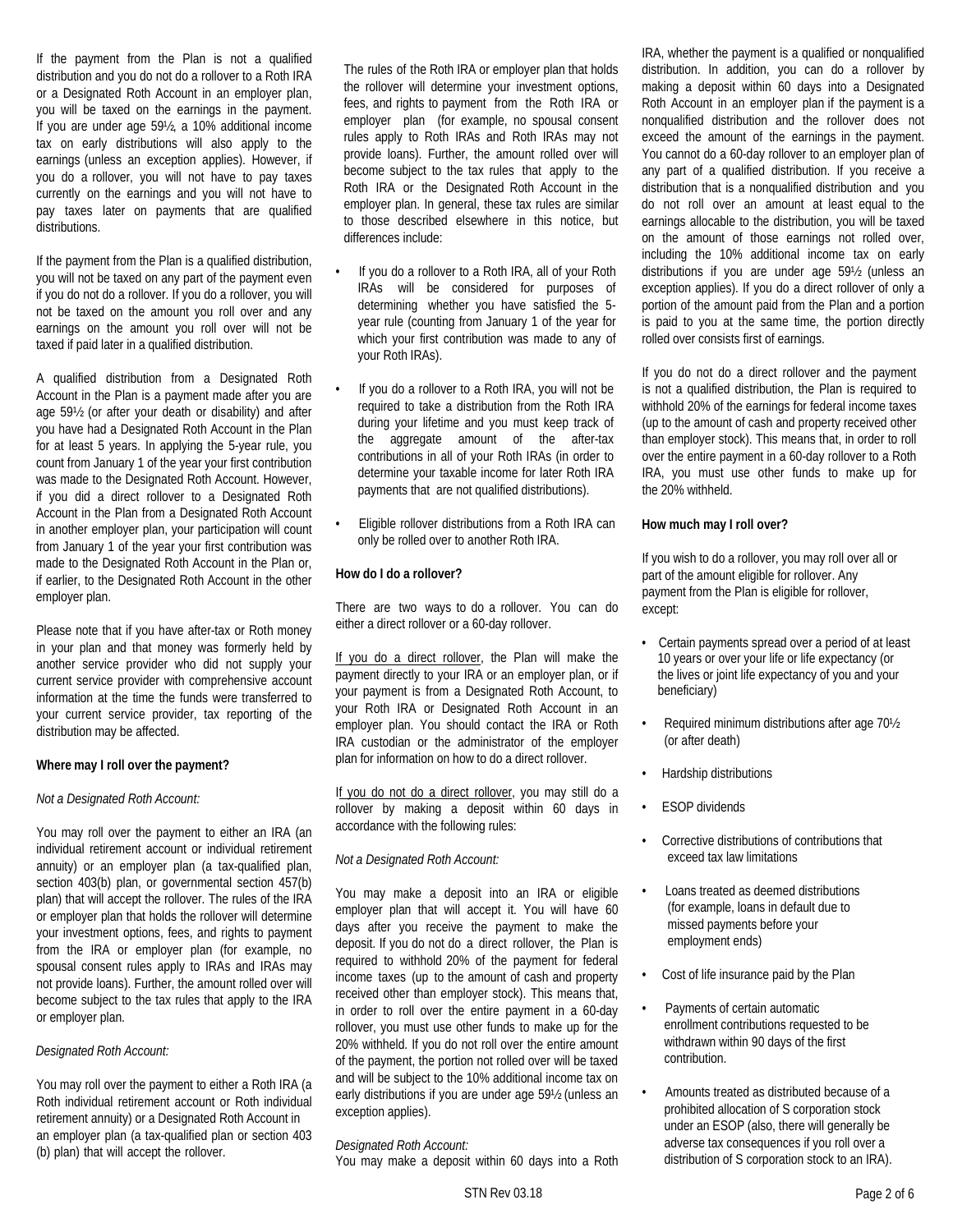The Plan administrator or the Plan's recordkeeper can tell you what portion of a payment is eligible for rollover.

# **If I don't do a rollover, will I have to pay the 10% additional income tax on early distributions?**

## *Not a Designated Roth Account:*

If you are under age 59½, you will have to pay the 10% additional income tax on early distributions for any payment from the Plan (including amounts withheld for income tax) that you do not roll over, unless one of the exceptions listed below applies. This tax is in addition to the regular income tax on the payment not rolled over.

# *Designated Roth Account:*

If a payment is not a qualified distribution and you are under age 59½, you will have to pay the 10% additional income tax on early distributions with respect to the earnings allocated to the payment that you do not roll over (including amounts withheld for income tax), unless one of the exceptions listed below applies. This tax is in addition to the regular income tax on the earnings not rolled over.

# Exceptions:

The 10% additional income tax does not apply to the following payments from the Plan:

- Payments made after you separate from service if you will be at least age 55 in the year of the separation
- Payments that start after you separate from service if paid at least annually in equal or close to equal amounts over your life or life expectancy (or the lives or joint life expectancy of you and your beneficiary)
- Payments from a governmental defined benefit pension plan and a governmental defined contribution plan made after you separate from service if you are a public safety employee and you are at least age 50 in the year of the separation
- Payments made due to disability
- Payments after your death
- Payments of ESOP dividends
- Corrective distributions of contributions that exceed tax law limitations
- Cost of life insurance paid by the Plan
- Payments made directly to the government to satisfy a federal tax levy
- Payments made under a qualified domestic relations order (QDRO)
- Payments up to the amount of your deductible medical expenses
- Certain payments made while you are on active duty if you were a member of a reserve component called to duty after September 11, 2001 for more than 179 days
- Payments of certain automatic enrollment contributions requested to be withdrawn within 90 days of the first contribution.

# **If I do a rollover to an IRA, will the 10% additional income tax apply to early distributions from the IRA?**

If you receive a payment from an IRA when you are under age 59½, you will have to pay the 10% additional income tax on early distributions from the IRA, unless an exception applies. In general, the exceptions to the 10% additional income tax for early distributions from an IRA are the same as the exceptions listed above for early distributions from a plan. However, there are a few differences for payments from an IRA, including:

- There is no exception for payments after separation from service that are made after age 55.
- The exception for qualified domestic relations orders (QDROs) does not apply (although a special rule applies under which, as part of a divorce or separation agreement, a tax-free transfer may be made directly to an IRA of a spouse or former spouse).
- The exception for payments made at least annually in equal or close to equal amounts over a specified period applies without regard to whether you have had a separation from service.
- There are additional exceptions for: (1) payments for qualified higher education expenses, (2) payments up to \$10,000 used in a qualified firsttime home purchase, and (3) payments for health insurance premiums after you have received unemployment compensation for 12 consecutive weeks (or would have been eligible to receive unemployment compensation but for selfemployed status).

# **If I do a rollover to a Roth IRA, will the 10% additional income tax apply to early distributions from the IRA?**

If you receive a payment from a Roth IRA when you are under age 59½, you will have to pay the 10% additional income tax on early distributions on the earnings paid from the Roth IRA, unless an exception applies or the payment is a qualified distribution. In general, the exceptions to the 10% additional income tax for early distributions from a Roth IRA listed above are the same as the exceptions for early distributions from a plan.

However, there are a few differences for payments from a Roth IRA, including:

• There is no special exception for payments after separation from service.

- The exception for qualified domestic relations orders (QDROs) does not apply (although a special rule applies under which, as part of a divorce or separation agreement, a tax-free transfer may be made directly to a Roth IRA of a spouse or former spouse).
- The exception for payments made at least annually in equal or close to equal amounts over a specified period applies without regard to whether you have had a separation from service.
- There are additional exceptions for (1) payments for qualified higher education expenses, (2) payments up to \$10,000 used in a qualified firsttime home purchase, and (3) payments for health insurance premiums after you have received unemployment compensation for 12 consecutive weeks (or would have been eligible to receive unemployment compensation but for self- employed status).

# **Will I owe State income taxes?**

This notice does not describe any State or local income tax rules (including withholding rules).

# **SPECIAL RULES AND OPTIONS**

# **If your payment includes after-tax contributions and is not from a Designated Roth Account**

After-tax contributions included in a payment are not taxed. If a payment is only part of your benefit, an allocable portion of your after-tax contributions is included in the payment, so you cannot take a payment of only after-tax contributions. However, if you have pre-1987 after-tax contributions maintained in a separate account, a special rule may apply to determine whether the after-tax contributions are included in a payment. In addition, special rules apply when you do a rollover, as described below.

You may roll over to an IRA a payment that includes after-tax contributions through either a direct rollover or a 60-day rollover. You must keep track of the aggregate amount of the after-tax contributions in all of your IRAs (in order to determine your taxable income for later payments from the IRAs). If you do a direct rollover of only a portion of the amount paid from the Plan and at the same time the rest is paid to you, the portion directly rolled over consists first of the amount that would be taxable if not rolled over. For example, assume you are receiving a distribution of \$12,000, of which \$2,000 is after-tax contributions. In this case, if you directly rolled over \$10,000 to an IRA that is not a Roth IRA, no amount is taxable because the \$2,000 amount not directly rolled over is treated as being after-tax contributions. If you do a direct rollover of the entire amount paid from the Plan to two or more destinations at the same time, you can choose which destination receives the after-tax contributions.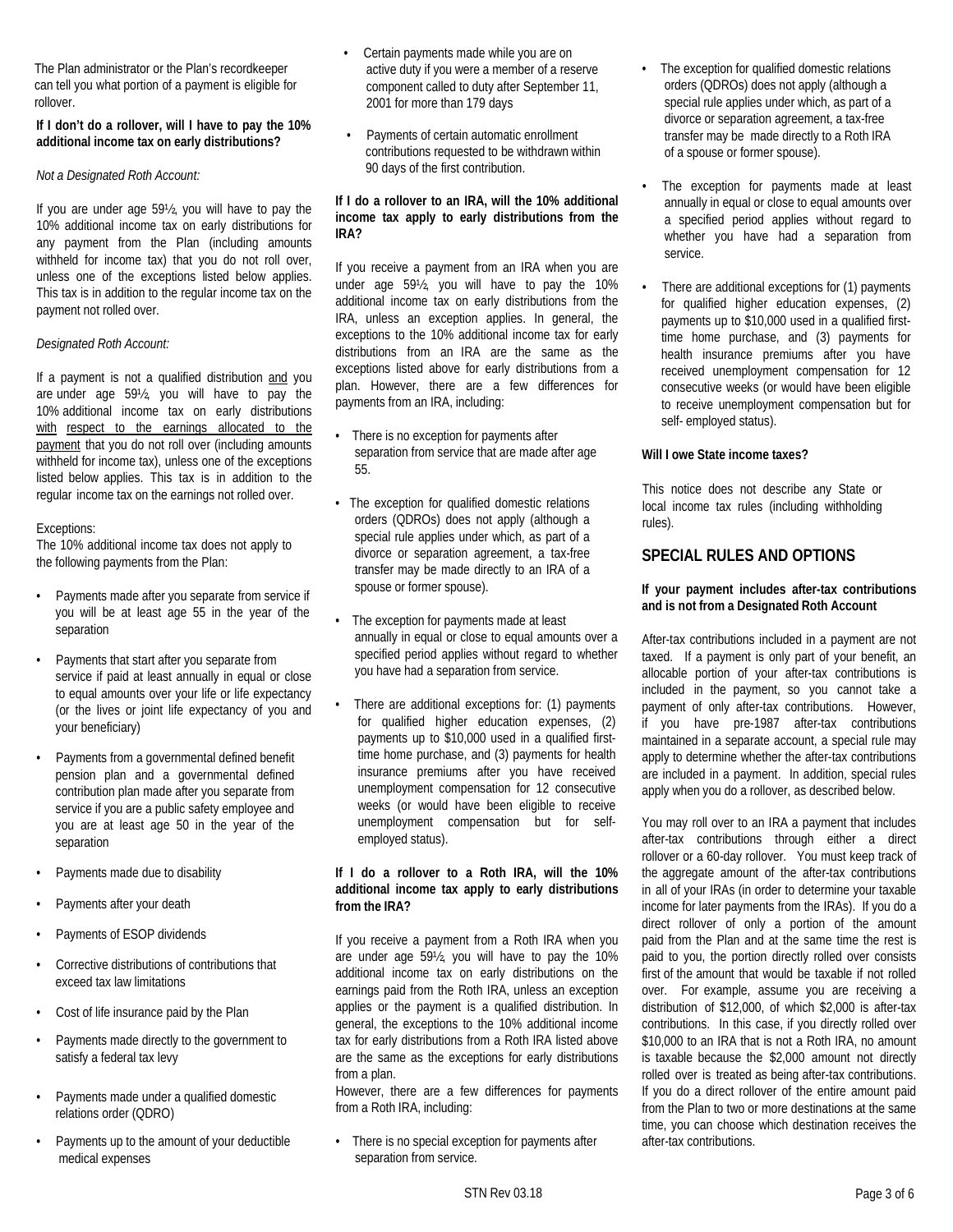If you do a 60-day rollover to an IRA of only a portion of the payment made to you, the after-tax contributions are treated as rolled over last. For example, assume you are receiving a distribution of \$12,000, of which \$2,000 is after-tax contributions, and no part of the distribution is directly rolled over.

In this case, if you roll over \$10,000 to an IRA that is not a Roth IRA in a 60-day rollover, no amount is taxable because the \$2,000 amount not rolled over is treated as being after-tax contributions.

You may roll over to an employer plan all of a payment that includes after-tax contributions, but only through a direct rollover (and only if the receiving plan separately accounts for after-tax contributions and is not a governmental section 457(b) plan. You can do a 60-day rollover to an employer plan as part of a payment that includes after-tax contributions, but only up to the amount of the payment that would be taxable if not rolled over.

# **If you miss the 60-day rollover deadline**

Generally, the 60-day rollover deadline cannot be extended. However, there are three ways to obtain a waiver from the IRS of the 60-day rollover requirement:

- You qualify for an automatic waiver,
- You request and receive a private letter ruling granting a waiver, or
- You self-certified that you met the requirements of a waiver and the IRS determines during an audit of your income tax return that you qualify for a waiver.

In addition, pursuant to the Tax Cuts and Jobs Act of 2017, the 60-day rollover period may be extended for the portion of your eligible rollover distribution which represents a "qualified plan loan offset amount" (defined as a loan offset amount distributed to you solely as a result of the termination of the qualified plan or your severance from employment). The rollover of the qualified loan offset must be made prior to the due date (including extensions) of your personal tax return for the tax year in which the offset amount is treated as distributed.

Automatic Waivers. You qualify for an automatic waiver if all of the following apply:

The financial institution receives the funds on your behalf before the end of the 60-day rollover period.

> You followed all of the procedures set by the financial institution for depositing the funds into an IRA or other eligible retirement plan within the 60-day rollover period (including giving instructions to deposit the funds into a plan or IRA).

- The funds are not deposited into a plan or IRA within the 60-day rollover period solely because of an error on the part of the financial institution.
- The funds are deposited into a plan or IRA within 1 year from the beginning of the 60-day rollover period.
- It would have been a valid rollover if the financial institution had deposited the funds as instructed.

If you do not qualify for an automatic waiver, you can apply to the IRS for a waiver of the 60-day rollover requirement or use the self-certification procedure to make a late rollover contribution.

Private Letter Rulings. You can request a private letter ruling according to the procedures outlined in Revenue [Procedure 2003-16](https://www.irs.gov/pub/irs-irbs/irb03-04.pdf) and [Revenue Procedure 2017-4.](https://www.irs.gov/irb/2017-01_IRB/ar10.html)  Private letter ruling requests require the payment of a nonrefundable user fee.

IRS Self-Certification Procedure. To use the IRS selfcertification procedure, you would complete the Model Letter in the appendix to [Revenue Procedure 2016-47](https://www.irs.gov/pub/irs-drop/rp-16-47.pdf) or a substantially similar letter and present it to the financial institution receiving the late rollover contribution. You will be entitled to a waiver if ALL of the following are true:

- The rollover contribution satisfies all of the other requirements for a valid rollover (except the 60-day requirement).
- You can show that one or more of the reasons listed in the Model Letter prevented you from completing a rollover before the expiration of the 60-day period.
- The distribution came from an IRA you established or from a retirement plan you participated in.
- The IRS has not previously denied your request for a waiver.
- The rollover contribution is made to the plan or IRA as soon as practicable (usually within 30 days) after the reason or reasons for the delay no longer prevent you from making the contribution.
- The representations you make in the Model Letter are true.

# **If your payment includes employer stock that you do not roll over**

#### *Not a Designated Roth Account:*

If you do not do a rollover, you can apply a special rule to payments of employer stock (or other employer securities) that are either attributable to after-tax contributions or paid in a lump sum after separation from service (or after age 59½, disability, or the participant's death). Under the special rule, the net unrealized appreciation on the stock will not be taxed when distributed from the Plan and will be taxed at capital gain rates when you sell the stock. Net unrealized appreciation is generally the increase in the value of employer stock after it was acquired by the Plan. If you do a rollover for a

payment that includes employer stock (for example, by selling the stock and rolling over the proceeds within 60 days of the payment), the special rule relating to the distributed employer stock will not apply to any subsequent payments from the IRA or employer plan. The Plan administrator can tell you the amount of any net unrealized appreciation.

# *Designated Roth Account:*

If you receive a payment that is not a qualified distribution and you do not roll it over, you can apply a special rule to payments of employer stock (or other employer securities) that are paid in a lump sum after separation from service (or after age 59½, disability, or the participant's death). Under the special rule, the net unrealized appreciation on the stock included in the earnings in the payment will not be taxed when distributed to you from the Plan and will be taxed at capital gain rates when you sell the stock. If you do a rollover to a Roth IRA for a nonqualified distribution that includes employer stock (for example, by selling the stock and rolling over the proceeds within 60 days of the distribution), you will not have any taxable income and the special rule relating to the distributed employer stock will not apply to any subsequent payments from the Roth IRA or employer plan. Net unrealized appreciation is generally the increase in the value of the employer stock after it was acquired by the Plan.

The Plan administrator can tell you the amount of any net unrealized appreciation. If you receive a payment that is a qualified distribution that includes employer stock and you do not roll it over, your basis in the stock (used to determine gain or loss when you later sell the stock) will equal the fair market value of the stock at the time of the payment from the Plan.

# **If you have an outstanding loan that is being offset**

If you have an outstanding loan from the Plan, your Plan benefit may be offset by the amount of the loan, typically when your employment ends. The loan offset amount is treated as a distribution to you at the time of the offset.

# *Not a Designated Roth Account:*

The outstanding loan amount will be taxed (including the 10% additional income tax on early distributions, unless an exception applies) unless you do a 60-day rollover in the amount of the loan offset to an IRA or employer plan. The 60-day rollover period may be extended for loan offsets that are considered "qualified". For more information, see "If you miss the 60-day rollover deadline" above.

# *Designated Roth Account:*

If the distribution is a nonqualified distribution, the earnings in the loan offset will be taxed (including the 10% additional income tax on early distributions, unless an exception applies) unless you do a 60-day rollover in the amount of the earnings in the loan offset to a Roth IRA or Designated Roth Account in an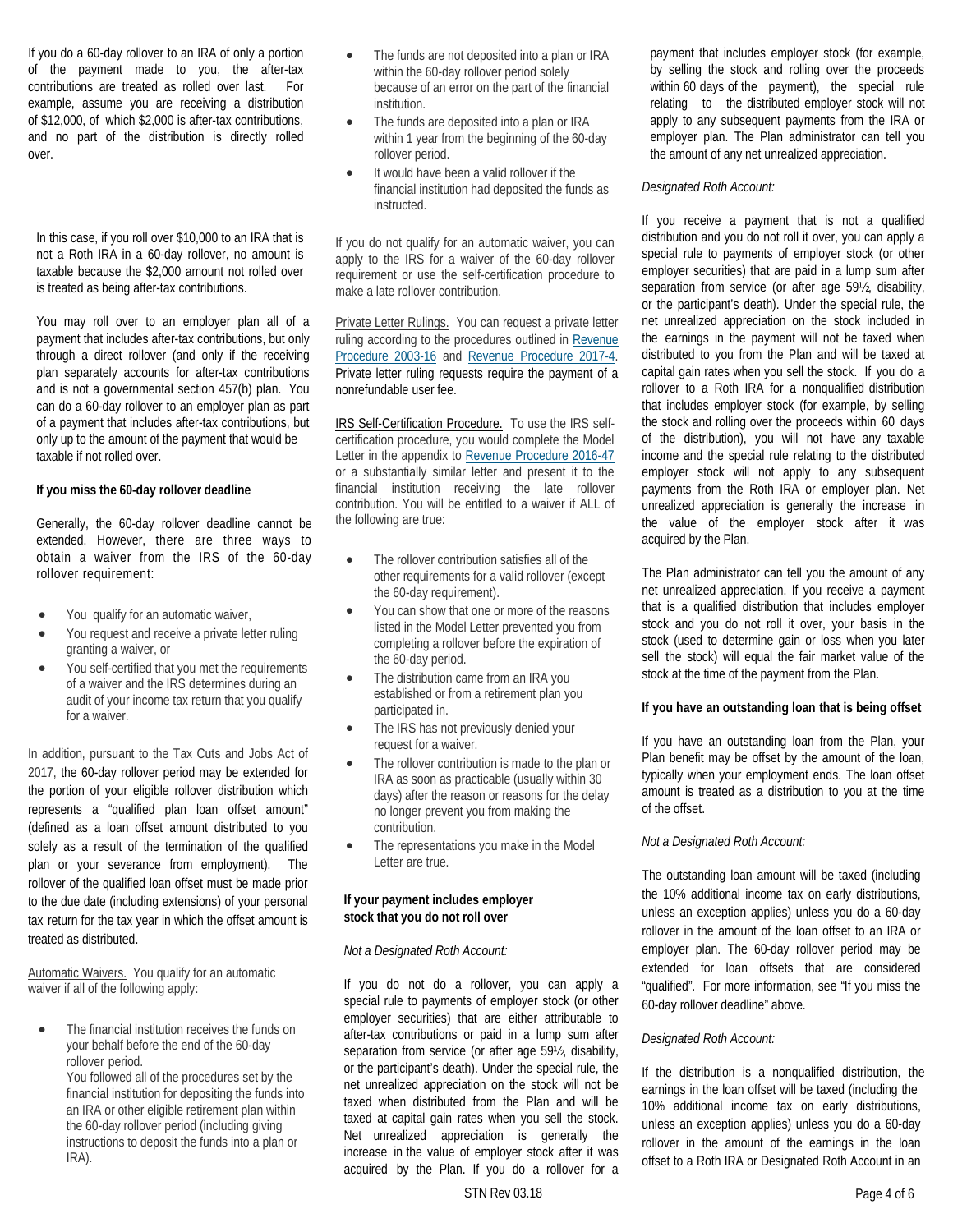employer plan. The 60-day rollover period may be extended for loan offsets that are considered "qualified". For more information, see "If you miss the 60-day rollover deadline" above.

# **If you were born on or before January 1, 1936**

#### *Not a Designated Roth Account:*

If you were born on or before January 1, 1936 and receive a lump sum distribution that you do not roll over, special rules for calculating the amount of the tax on the payment might apply to you. For more information, see *IRS Publication 575, Pension and Annuity Income*.

#### *Designated Roth Account:*

If you were born on or before January 1, 1936 and receive a lump sum distribution that is not a qualified distribution and that you do not roll over, special rules for calculating the amount of the tax on the payment might apply to you. For more information, *see IRS Publication 575, Pension and Annuity Income.*

#### **If your payment is from a governmental section 457(b) plan**

If the Plan is a governmental section 457(b) plan, the same rules described elsewhere in this notice generally apply, allowing you to roll over the payment to an IRA or an employer plan that accepts rollovers. One difference is that, if you do not do a rollover, you will not have to pay the 10% additional income tax on early distributions from the Plan even if you are under age 59½ (unless the payment is from a separate account holding rollover contributions that were made to the Plan from a tax-qualified plan, a section 403(b) plan, or an IRA). However, if you do a rollover to an IRA or to an employer plan that is not a governmental section 457(b) plan, a later distribution made before age 59½ will be subject to the 10% additional income tax on early distributions (unless an exception applies).

Other differences are that you cannot do a rollover if the payment is due to an "unforeseeable emergency" and the special rules under **"If your payment includes employer stock that you do not roll over"** and **"If you were born on or before January 1, 1936"** do not apply.

**If you are an eligible retired public safety officer and your pension payment is used to pay for health coverage or qualified long-term care insurance**

If the Plan is a governmental plan, you retired as a public safety officer, and your retirement was by reason of disability or was after normal retirement age, you can exclude from your taxable income plan payments or nonqualified distribution paid directly as premiums to an accident or health plan (or a qualified long-term care insurance contract) that your employer maintains for you, your spouse, or your dependents, up to a maximum of \$3,000 annually.

For this purpose, a public safety officer is a law enforcement officer, firefighter, chaplain, or member of a rescue squad or ambulance crew.

# **If you roll over your payment to a Roth IRA**

If you roll over a payment from the Plan to a Roth IRA, a special rule applies under which the amount of the payment rolled over (reduced by any after-tax amounts) will be taxed. However, the 10% additional income tax on early distributions will not apply (unless you take the amount rolled over out of the Roth IRA within 5 years, counting from January 1 of the year of the rollover).

If you roll over the payment to a Roth IRA, later payments from the Roth IRA that are qualified distributions will not be taxed (including earnings after the rollover). A qualified distribution from a Roth IRA is a payment made after you are age 59½ (or after your death or disability, or as a qualified firsttime homebuyer distribution of up to \$10,000) and after you have had a Roth IRA for at least 5 years. In applying this 5-year rule, you count from January 1 of the year for which your first contribution was made to a Roth IRA. Payments from the Roth IRA that are not qualified distributions will be taxed to the extent of earnings after the rollover, including the 10% additional income tax on early distributions (unless an exception applies). You do not have to take required minimum distributions from a Roth IRA during your lifetime. For more information, see IRS Publication 590-A, *Contributions to Individual Retirement Arrangements (IRAs)*, and IRS Publication 590-B, *Distributions from Individual Retirement Arrangements (IRAs)*.

## **If you do a rollover to a designated Roth account in the Plan**

You cannot roll over a distribution to a designated Roth account in another employer's plan. However, you can roll the distribution over into a designated Roth account in the distributing Plan. If you roll over a payment from the Plan to a designated Roth account in the Plan, the amount of the payment rolled over (reduced by any after-tax amounts directly rolled over) will be taxed. However, the 10% additional tax on early distributions will not apply (unless you take the amount rolled over out of the designated Roth account within the 5-year period that begins on January 1 of the year of the rollover).

If you roll over the payment to a designated Roth account in the Plan, later payments from the Designated Roth Account that are qualified distributions will not be taxed (including earnings after the rollover). A qualified distribution from a

Designated Roth Account is a payment made both after you are age 59½ (or after your death or disability) and after you have had a Designated Roth Account in the Plan for at least 5 years. In applying this 5-year rule, you count from January 1 of the year your first contribution was made to the Designated Roth Account. However, if you made a direct rollover to a

Designated Roth Account in the Plan from a Designated Roth Account in a plan of another employer, the 5-year period begins on January 1 of the year you made the first contribution to the Designated Roth Account in the Plan or, if earlier, to the Designated Roth Account in the plan of the other employer. Payments from the Designated Roth Account that are not qualified distributions will be taxed to the extent of earnings after the rollover, including the 10% additional income tax on early distributions (unless an exception applies).

#### **If you are not a plan participant**

Payments after death of the participant. If you receive a distribution after the participant's death that you do not roll over, the distribution will generally be taxed in the same manner described elsewhere in this notice. However, the 10% additional income tax on early distributions and the special rules for public safety officers do not apply, and the special rule described under the section **"If you were born on or before January 1, 1936"** applies only if the participant was born on or before January 1, 1936.

However, whether a payment from a Designated Roth Account is a qualified distribution generally depends on when the participant first made a contribution to the Designated Roth Account in the Plan.

### **If you are a surviving spouse.**

### *Not a Designated Roth Account:*

If you receive a payment from the Plan as the surviving spouse of a deceased participant, you have the same rollover options that the participant would have had, as described elsewhere in this notice. In addition, if you choose to do a rollover to an IRA, you may treat the IRA as your own or as an inherited IRA.

An IRA you treat as your own is treated like any other IRA of yours, so that payments made to you before you are age 59½ will be subject to the 10% additional income tax on early distributions (unless an exception applies) and the required minimum distributions from your IRA do not have to start until after you are age 70½.

If you treat the IRA as an inherited IRA, payments from the IRA will not be subject to the 10% additional income tax on early distributions. However, if the participant had started taking required minimum distributions, you will have to receive required minimum distributions from the inherited IRA. If the participant had not started taking required minimum distributions from the Plan, you will not have to start receiving required minimum distributions from the inherited IRA until the year the participant would have been age 70½.